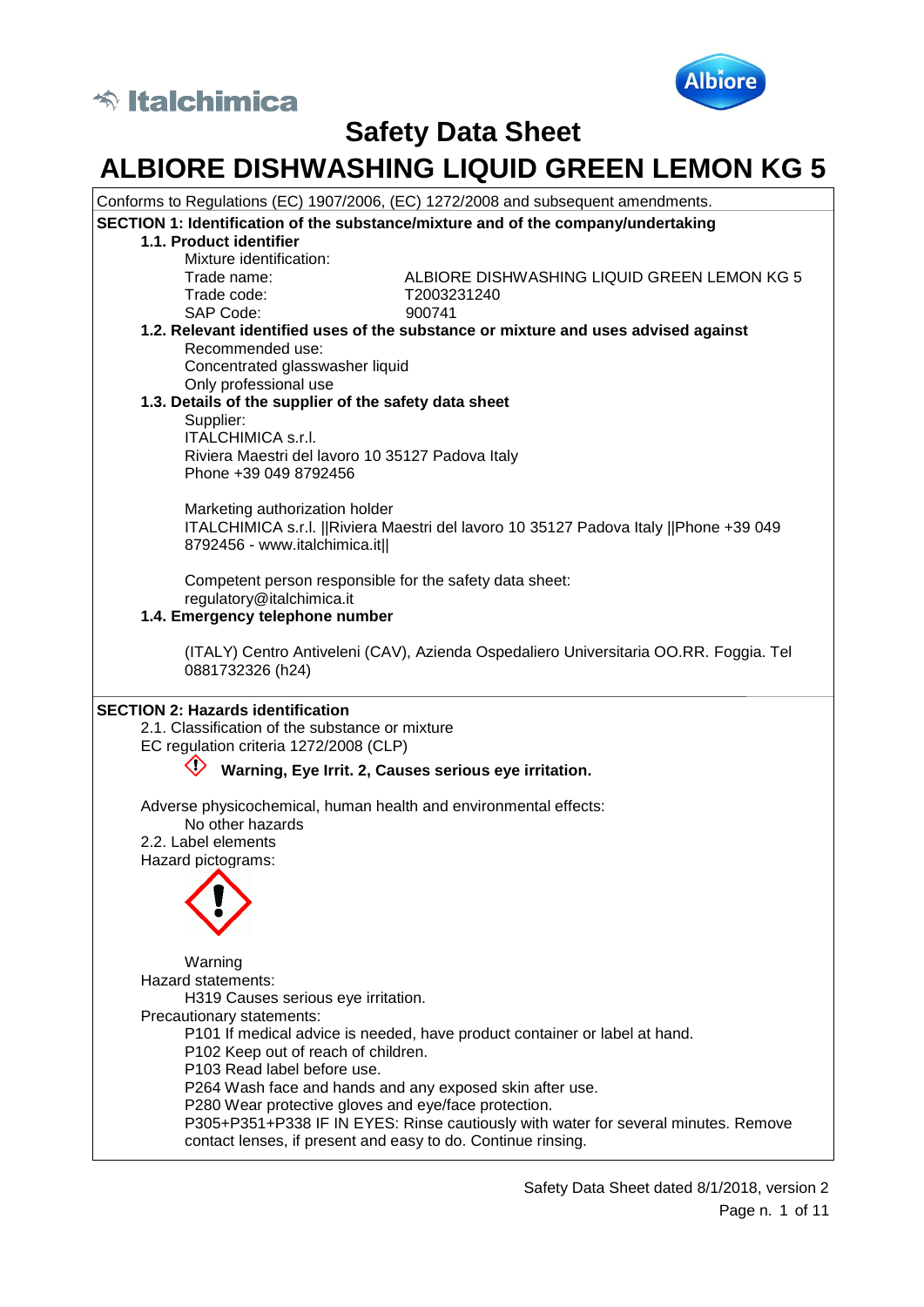



**ALBIORE DISHWASHING LIQUID GREEN LEMON KG 5**

#### Special Provisions: None Special provisions according to Annex XVII of REACH and subsequent amendments: None 2.3. Other hazards vPvB Substances: None - PBT Substances: None Other Hazards: No other hazards **SECTION 3: Composition/information on ingredients 3.1. Substances** N.A. **3.2. Mixtures** Hazardous components within the meaning of the CLP regulation and related classification: **Qty Name Ident. Number Classification**  $>= 2.5%$  $- < 5\%$ Dodecylbenzenesulph onic acid CAS: 85536-14-7 EC: 287-494-3 REACH No.: 01- 2119490234- 40-0000  $\bigcirc$  3.1/4/Oral Acute Tox. 4 H302  $\bigotimes$  3.2/1B Skin Corr. 1B H314  $>= 2.5%$  $- < 5\%$ Sodium Laureth Sulfate CAS: 68891-38-3 REACH No.: 01- 2119488639- 16-0009  $\bigcirc$  3.2/2 Skin Irrit. 2 H315 4.1/C3 Aquatic Chronic 3 H412  $\bigotimes$  3.3/1 Eye Dam. 1 H318 < 2.5% sodium hydroxide; caustic soda Index number: 011-002-00-6 CAS: 1310-73-2 EC: 215-185-5  $\bigotimes$  3.2/1A Skin Corr. 1A H314 **SECTION 4: First aid measures 4.1. Description of first aid measures** In case of skin contact: Immediately take off all contaminated clothing. Areas of the body that have - or are only even suspected of having - come into contact with the product must be rinsed immediately with plenty of running water and possibly with soap. Wash thoroughly the body (shower or bath).

Remove contaminated clothing immediately and dispose off safely.

After contact with skin, wash immediately with soap and plenty of water.

In case of eyes contact:

After contact with the eyes, rinse with water with the eyelids open for a sufficient length of time, then consult an opthalmologist immediately.

Protect uninjured eye.

In case of Ingestion:

Do not under any circumstances induce vomiting. OBTAIN A MEDICAL EXAMINATION IMMEDIATELY.

In case of Inhalation:

Remove casualty to fresh air and keep warm and at rest.

**4.2. Most important symptoms and effects, both acute and delayed** None

**4.3. Indication of any immediate medical attention and special treatment needed**

Safety Data Sheet dated 8/1/2018, version 2 Page n. 2 of 11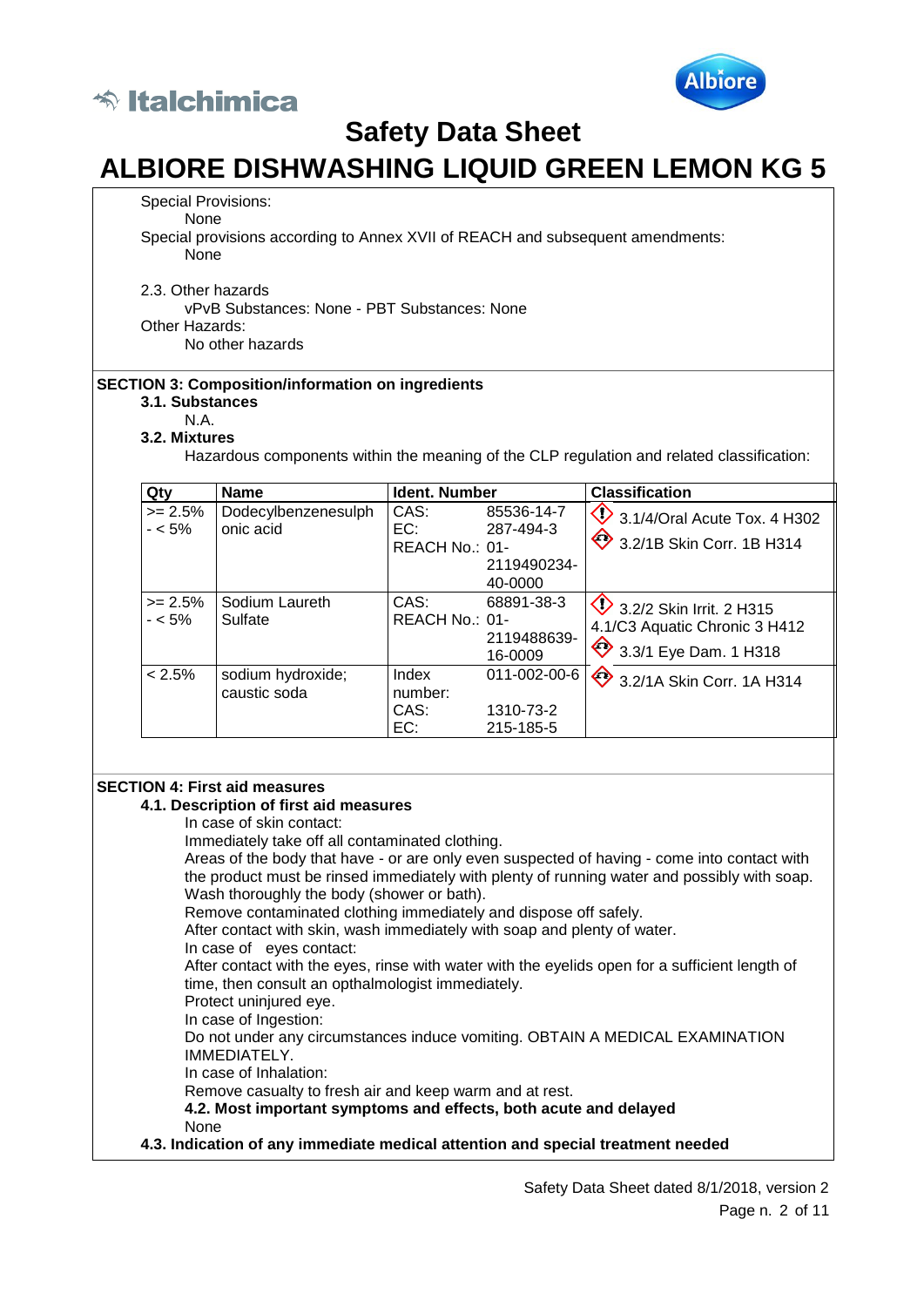



# **ALBIORE DISHWASHING LIQUID GREEN LEMON KG 5**

In case of accident or unwellness, seek medical advice immediately (show directions for use or safety data sheet if possible). Treatment: None

#### **SECTION 5: Firefighting measures**

### **5.1. Extinguishing media**

- Suitable extinguishing media:
	- Water.
	- Carbon dioxide (CO2).
	- Extinguishing media which must not be used for safety reasons: None in particular.

### **5.2. Special hazards arising from the substance or mixture**

Do not inhale explosion and combustion gases. Burning produces heavy smoke.

#### **5.3. Advice for firefighters**

Use suitable breathing apparatus .

Collect contaminated fire extinguishing water separately. This must not be discharged into drains.

Move undamaged containers from immediate hazard area if it can be done safely.

#### **SECTION 6: Accidental release measures**

#### **6.1. Personal precautions, protective equipment and emergency procedures** Wear personal protection equipment.

Remove persons to safety.

See protective measures under point 7 and 8.

#### **6.2. Environmental precautions**

Do not allow to enter into soil/subsoil. Do not allow to enter into surface water or drains. Retain contaminated washing water and dispose it.

In case of gas escape or of entry into waterways, soil or drains, inform the responsible authorities.

Suitable material for taking up: absorbing material, organic, sand

### **6.3. Methods and material for containment and cleaning up**

Wash with plenty of water.

### **6.4. Reference to other sections**

See also section 8 and 13

#### **SECTION 7: Handling and storage**

#### **7.1. Precautions for safe handling**

Avoid contact with skin and eyes, inhalation of vapours and mists.

Don't use empty container before they have been cleaned.

Before making transfer operations, assure that there aren't any incompatible material residuals in the containers.

Contamined clothing should be changed before entering eating areas.

Do not eat or drink while working.

See also section 8 for recommended protective equipment.

### **7.2. Conditions for safe storage, including any incompatibilities**

Keep away from food, drink and feed. Incompatible materials: None in particular.

Instructions as regards storage premises:

Adequately ventilated premises.

**7.3. Specific end use(s)**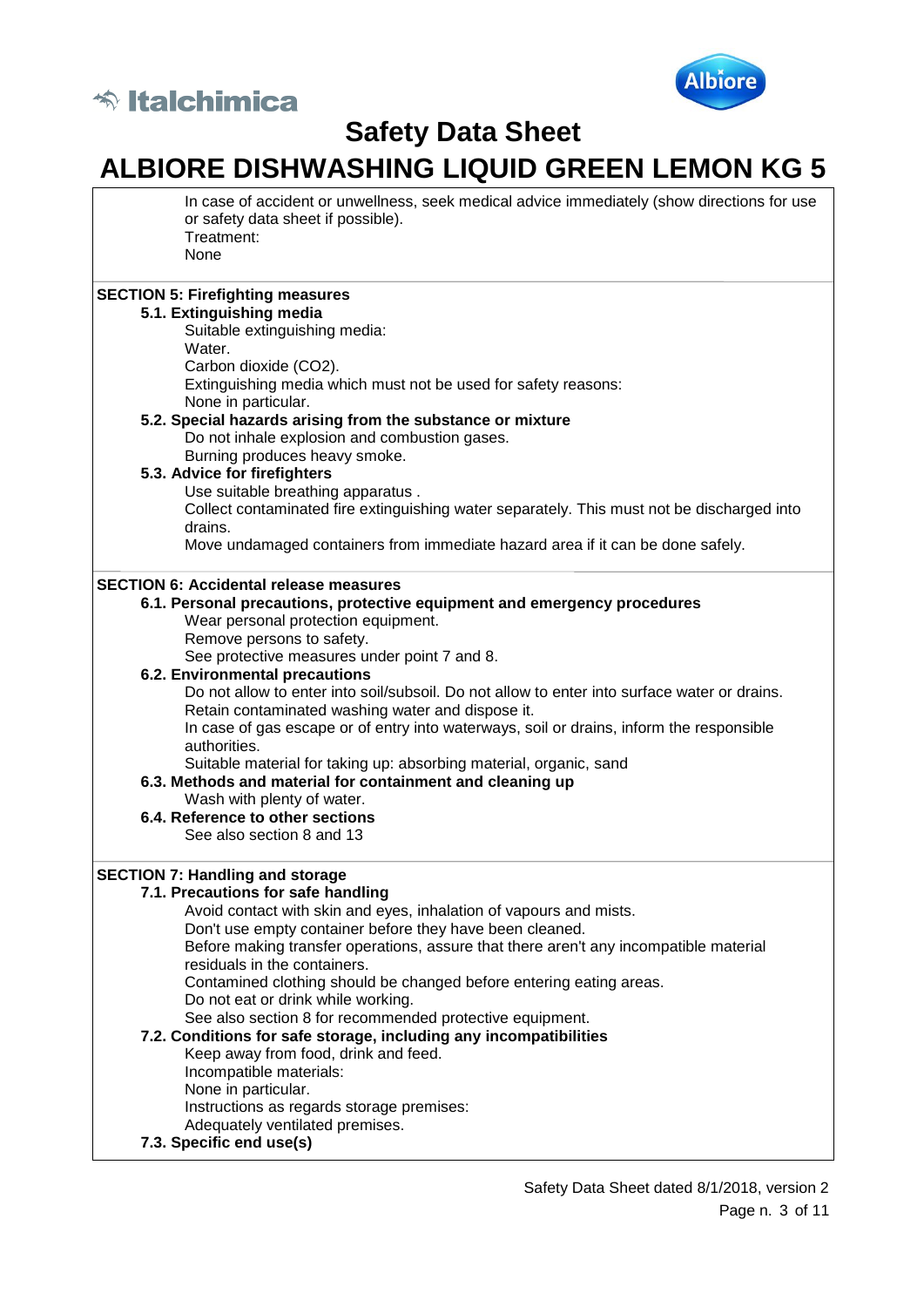



### **ALBIORE DISHWASHING LIQUID GREEN LEMON KG 5**

### None in particular

| <b>SECTION 8: Exposure controls/personal protection</b>                                            |
|----------------------------------------------------------------------------------------------------|
| 8.1. Control parameters                                                                            |
| sodium hydroxide; caustic soda - CAS: 1310-73-2                                                    |
| ACGIH - STEL: Ceiling 2 mg/m3 - Notes: URT, eye, and skin irr                                      |
| <b>DNEL Exposure Limit Values</b>                                                                  |
| Dodecylbenzenesulphonic acid - CAS: 85536-14-7                                                     |
| Worker Professional: 170 mg/kg - Exposure: Human Dermal - Frequency: Long Term,                    |
| systemic effects                                                                                   |
| Worker Professional: 12 ppm - Exposure: Human Inhalation - Frequency: Long Term,                   |
| systemic effects                                                                                   |
| Worker Professional: 85 mg/kg - Exposure: Human Dermal - Frequency: Long Term,<br>systemic effects |
| Worker Professional: 3 ppm - Exposure: Human Inhalation - Frequency: Long Term,                    |
| systemic effects                                                                                   |
| Worker Professional: 0.85 mg/kg - Exposure: Human Oral - Frequency: Long Term,                     |
| systemic effects                                                                                   |
| Sodium Laureth Sulfate - CAS: 68891-38-3                                                           |
| Worker Professional: 2750 mg/kg - Exposure: Human Dermal - Frequency: Long Term,                   |
| systemic effects                                                                                   |
| Worker Professional: 175 ppm - Exposure: Human Inhalation - Frequency: Long Term,                  |
| systemic effects                                                                                   |
| Consumer: 1650 mg/kg - Exposure: Human Dermal - Frequency: Long Term, systemic                     |
| effects                                                                                            |
| Consumer: 15 mg/kg - Exposure: Human Oral - Frequency: Long Term, systemic<br>effects              |
| Consumer: 52 ppm - Exposure: Human Inhalation - Frequency: Long Term, systemic                     |
| effects                                                                                            |
| <b>PNEC Exposure Limit Values</b>                                                                  |
| Dodecylbenzenesulphonic acid - CAS: 85536-14-7                                                     |
| Target: Fresh Water - Value: 0.287 mg/l                                                            |
| Target: Marine water - Value: 0.0287 mg/l                                                          |
| Target: Microorganisms in sewage treatments - Value: 3.43 mg/l                                     |
| Target: Freshwater sediments - Value: 0.287 mg/l                                                   |
| Target: Soil (agricultural) - Value: 35 mg/kg                                                      |
| Sodium Laureth Sulfate - CAS: 68891-38-3                                                           |
| Target: Fresh Water - Value: 0.24 mg/l                                                             |
| Target: Soil (agricultural) - Value: 0.946 mg/kg                                                   |
| Target: Microorganisms in sewage treatments - Value: 10000 mg/l                                    |
| Target: Marine water - Value: 0.024 mg/l                                                           |
| Target: Marine water sediments - Value: 0.545 mg/kg                                                |
| 8.2. Exposure controls                                                                             |
| Eye protection:                                                                                    |
| Use close fitting safety goggles, don't use eye lens.                                              |
| Protection for skin:                                                                               |
| Use clothing that provides comprehensive protection to the skin, e.g. cotton, rubber, PVC or       |
| viton.<br>Protection for hands:                                                                    |
| Use protective gloves that provides comprehensive protection, e.g. P.V.C., neoprene or             |
| rubber.                                                                                            |
| Respiratory protection:                                                                            |
| Not needed for normal use.                                                                         |
|                                                                                                    |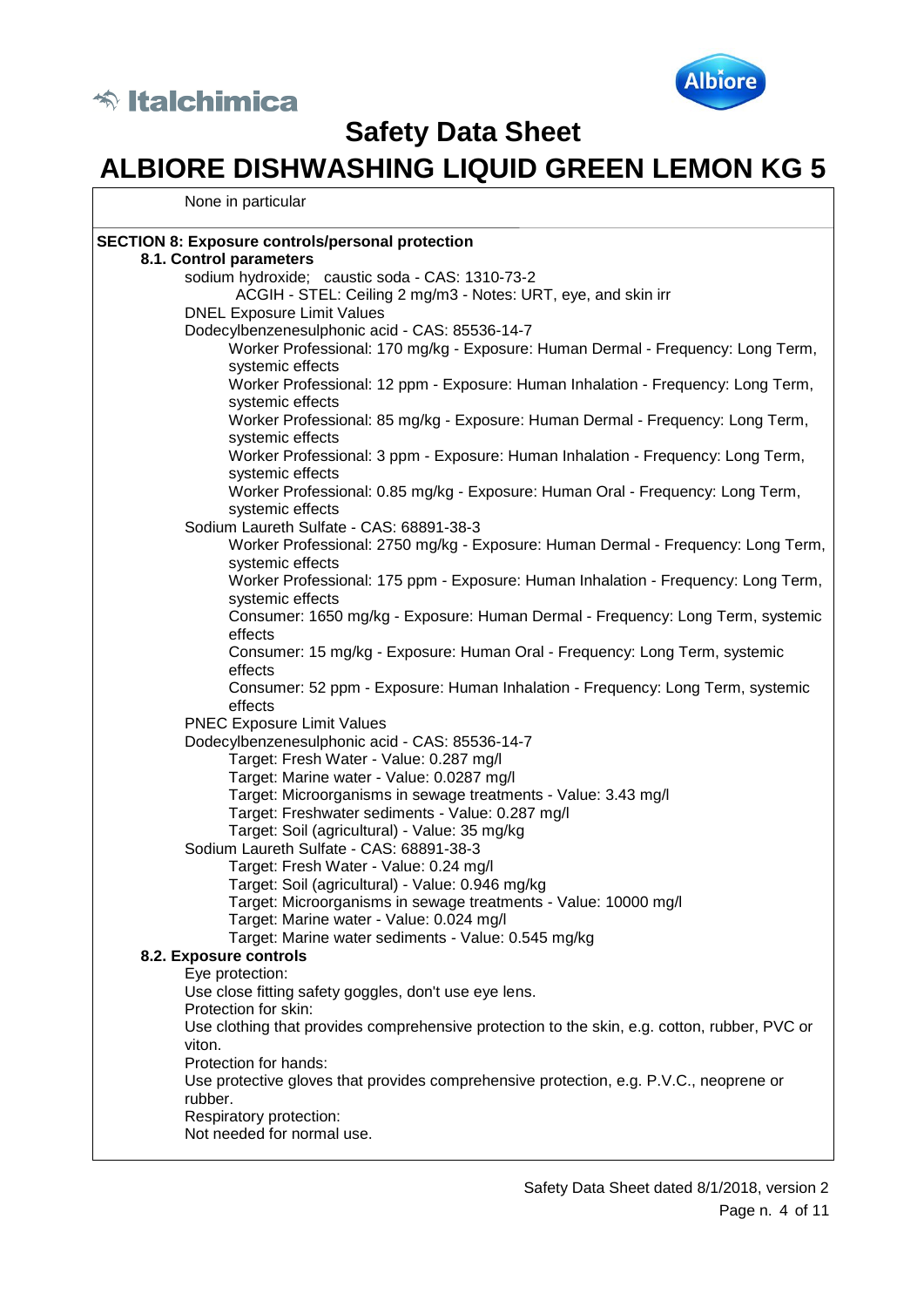



**ALBIORE DISHWASHING LIQUID GREEN LEMON KG 5**

Thermal Hazards: None Environmental exposure controls: None Appropriate engineering controls: None

#### **SECTION 9: Physical and chemical properties 9.1. Information on basic physical and chemical properties**

| <b>Properties</b>                                       | Value                        | Method:                  | Notes:                                                    |
|---------------------------------------------------------|------------------------------|--------------------------|-----------------------------------------------------------|
| Appearance:                                             | Transparent<br>Liquid        | Visual                   |                                                           |
| Color:                                                  | Green                        | Visual                   | Ξ.                                                        |
| Odour:                                                  | Citric                       | Olfactory                | $\overline{a}$                                            |
| Odour threshold:                                        | Not Relevant                 | $\sim$                   | Parameter Not Relevant For<br>The Product Type.           |
| pH:                                                     | $7.0 + 0.5$                  | Instrumental<br>Control  | Ξ.                                                        |
| Melting point / freezing<br>point:                      | Not Relevant                 | $\sim$                   | Parameter Not Relevant For<br>The Product Type.           |
| Initial boiling point and<br>boiling range:             | Not Relevant                 | $\ddot{\phantom{a}}$     | Parameter Not Relevant For<br>The Product Type.           |
| Flash point:                                            | <b>Not Relevant</b>          | $\sim$                   | Parameter Not Relevant For<br>The Product Type.           |
| Evaporation rate:                                       | Not Relevant                 | $\ddotsc$                | Parameter Not Relevant For<br>The Product Type.           |
| Solid/gas flammability:                                 | Not Relevant                 | L.                       | Parameter Not Relevant For<br>The Product Type.           |
| <b>Upper/lower flammability</b><br>or explosive limits: | Not Relevant                 | $\ddot{\phantom{a}}$     | Parameter Not Relevant For<br>The Product Type.           |
| Vapour pressure:                                        | Not Relevant                 | $\overline{a}$           | Parameter Not Relevant For<br>The Product Type.           |
| Vapour density:                                         | Not Relevant                 | $\overline{a}$           | Parameter Not Relevant For<br>The Product Type.           |
| Relative density:                                       | $1.0200 +/-$<br>$0,01$ gr/ml | Instrumental<br>Control  | L.                                                        |
| Solubility in water:                                    |                              | <b>Internal Tests</b>    | $\overline{a}$                                            |
| Solubility in oil:                                      | Not Relevant                 | $\ddot{\phantom{a}}$     | $\overline{a}$                                            |
| Partition coefficient (n-<br>octanol/water):            | Not Relevant                 | $\overline{\phantom{a}}$ | Parameter Not Relevant For<br>The Product Type.           |
| Auto-ignition temperature:                              | Not Relevant                 | $\overline{a}$           | Parameter Not Relevant For<br>The Product Type.           |
| Decomposition<br>temperature:                           | Not Relevant                 | $\ddot{\phantom{a}}$     | Parameter Not Relevant For<br>The Product Type.           |
| Viscosity:                                              | $< 10$ Cps                   | $\ddot{\phantom{a}}$     | <b>Estimated Estimated Value.</b><br>Non-Viscous Mixture. |
| Explosive properties:                                   | Not Relevant                 | $\overline{a}$           | Parameter Not Relevant For<br>The Product Type.           |
| Oxidizing properties:                                   | Not Relevant                 | $\ddot{\phantom{a}}$     | Parameter Not Relevant For<br>The Product Type.           |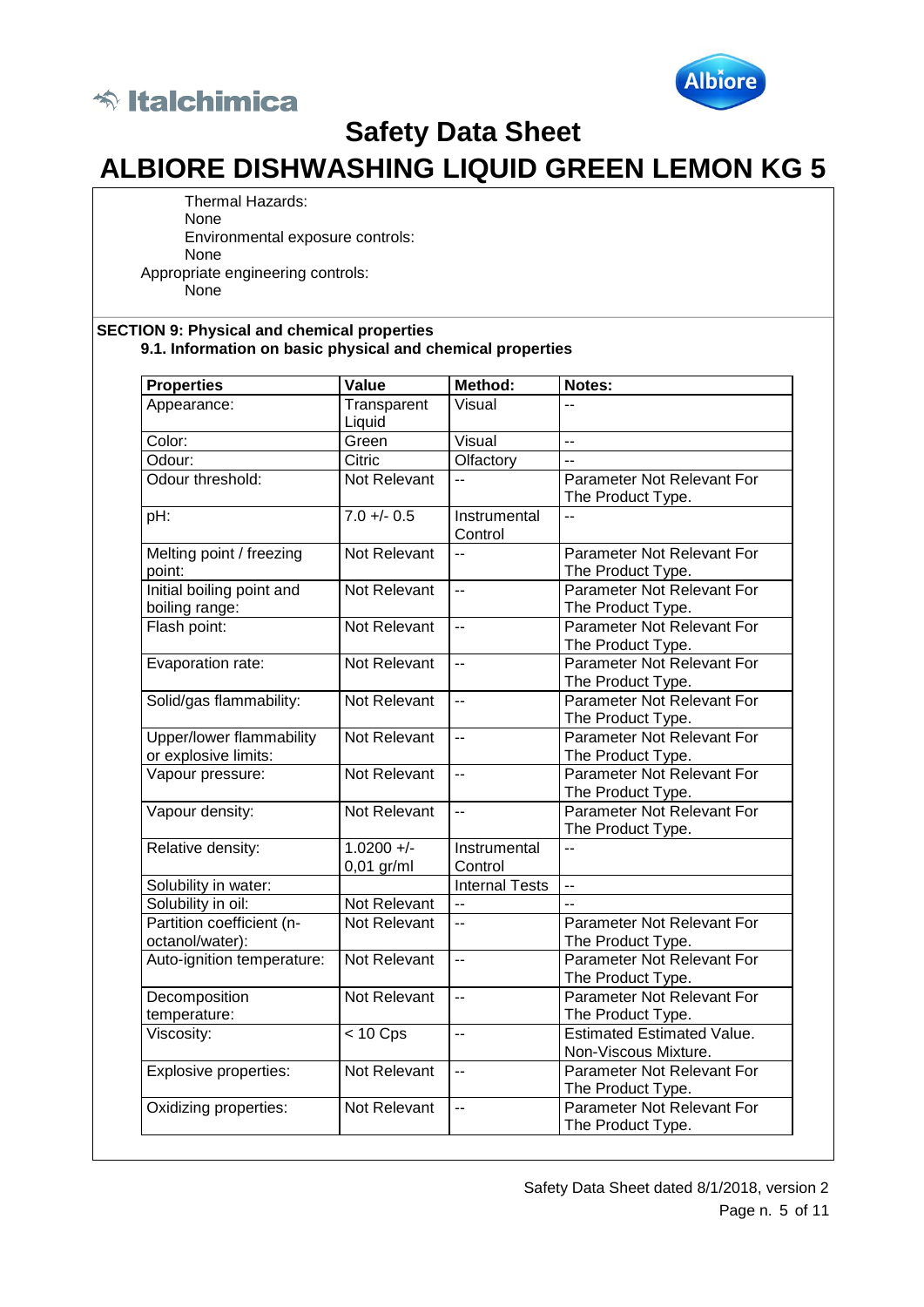



| <b>Properties</b>                                                      | Value                                     | Method:                  | Notes:                                                                                                                                                                                                                                                                                                                            |
|------------------------------------------------------------------------|-------------------------------------------|--------------------------|-----------------------------------------------------------------------------------------------------------------------------------------------------------------------------------------------------------------------------------------------------------------------------------------------------------------------------------|
| Miscibility:                                                           | Not Relevant                              | $\overline{\phantom{a}}$ | Parameter Not Relevant For                                                                                                                                                                                                                                                                                                        |
|                                                                        |                                           |                          | The Product Type.                                                                                                                                                                                                                                                                                                                 |
| Fat Solubility:                                                        | Not Relevant                              | $\overline{\phantom{a}}$ | Parameter Not Relevant For                                                                                                                                                                                                                                                                                                        |
|                                                                        |                                           |                          | The Product Type.                                                                                                                                                                                                                                                                                                                 |
| Conductivity:                                                          | Not Relevant                              | --                       | Parameter Not Relevant For                                                                                                                                                                                                                                                                                                        |
|                                                                        |                                           |                          | The Product Type.                                                                                                                                                                                                                                                                                                                 |
| <b>Substance Groups</b>                                                | Not Relevant                              | $\overline{\phantom{a}}$ | Parameter Not Relevant For                                                                                                                                                                                                                                                                                                        |
| relevant properties                                                    |                                           |                          | The Product Type.                                                                                                                                                                                                                                                                                                                 |
| <b>SECTION 10: Stability and reactivity</b>                            |                                           |                          |                                                                                                                                                                                                                                                                                                                                   |
| 10.1. Reactivity                                                       |                                           |                          |                                                                                                                                                                                                                                                                                                                                   |
| Stable under normal conditions                                         |                                           |                          |                                                                                                                                                                                                                                                                                                                                   |
| 10.2. Chemical stability                                               |                                           |                          |                                                                                                                                                                                                                                                                                                                                   |
| Stable under normal conditions                                         |                                           |                          |                                                                                                                                                                                                                                                                                                                                   |
| 10.3. Possibility of hazardous reactions                               |                                           |                          |                                                                                                                                                                                                                                                                                                                                   |
| None                                                                   |                                           |                          |                                                                                                                                                                                                                                                                                                                                   |
| 10.4. Conditions to avoid                                              |                                           |                          |                                                                                                                                                                                                                                                                                                                                   |
| Stable under normal conditions.                                        |                                           |                          |                                                                                                                                                                                                                                                                                                                                   |
| 10.5. Incompatible materials                                           |                                           |                          |                                                                                                                                                                                                                                                                                                                                   |
| None in particular.                                                    |                                           |                          |                                                                                                                                                                                                                                                                                                                                   |
| 10.6. Hazardous decomposition products                                 |                                           |                          |                                                                                                                                                                                                                                                                                                                                   |
| None.                                                                  |                                           |                          |                                                                                                                                                                                                                                                                                                                                   |
| <b>SECTION 11: Toxicological information</b>                           |                                           |                          |                                                                                                                                                                                                                                                                                                                                   |
| 11.1. Information on toxicological effects                             |                                           |                          |                                                                                                                                                                                                                                                                                                                                   |
| Toxicological information of the product:                              |                                           |                          |                                                                                                                                                                                                                                                                                                                                   |
| N.A.                                                                   |                                           |                          |                                                                                                                                                                                                                                                                                                                                   |
| Toxicological information of the main substances found in the product: |                                           |                          |                                                                                                                                                                                                                                                                                                                                   |
| Dodecylbenzenesulphonic acid - CAS: 85536-14-7                         |                                           |                          |                                                                                                                                                                                                                                                                                                                                   |
| a) acute toxicity:                                                     |                                           |                          |                                                                                                                                                                                                                                                                                                                                   |
|                                                                        |                                           |                          | Test: LD50 - Route: Oral - Species: Rat > 300 mg/kg - Source: OECD TG401 - Notes:                                                                                                                                                                                                                                                 |
| Nocivo se ingerito                                                     |                                           |                          |                                                                                                                                                                                                                                                                                                                                   |
|                                                                        |                                           |                          | Test: LD50 - Route: Skin - Species: Rat > 2000 mg/kg - Source: OECD TG 402                                                                                                                                                                                                                                                        |
| b) skin corrosion/irritation:                                          |                                           |                          |                                                                                                                                                                                                                                                                                                                                   |
|                                                                        |                                           |                          | Test: Skin Corrosive - Route: Skin - Species: Rabbit Yes - Source: OECD TG 404 -                                                                                                                                                                                                                                                  |
|                                                                        |                                           |                          |                                                                                                                                                                                                                                                                                                                                   |
| Notes: Corrosivo                                                       |                                           |                          |                                                                                                                                                                                                                                                                                                                                   |
| c) serious eye damage/irritation:                                      |                                           |                          |                                                                                                                                                                                                                                                                                                                                   |
|                                                                        |                                           |                          |                                                                                                                                                                                                                                                                                                                                   |
|                                                                        | Può procare Dani irreversibili agli occhi |                          |                                                                                                                                                                                                                                                                                                                                   |
| d) respiratory or skin sensitisation:                                  |                                           |                          |                                                                                                                                                                                                                                                                                                                                   |
|                                                                        |                                           |                          |                                                                                                                                                                                                                                                                                                                                   |
|                                                                        | Porcellino d'India non sensibilizzante    |                          |                                                                                                                                                                                                                                                                                                                                   |
| e) germ cell mutagenicity:                                             |                                           |                          |                                                                                                                                                                                                                                                                                                                                   |
|                                                                        |                                           |                          |                                                                                                                                                                                                                                                                                                                                   |
|                                                                        | Notes: Test di Ames - TEst in Vitro       |                          |                                                                                                                                                                                                                                                                                                                                   |
| f) carcinogenicity:                                                    |                                           |                          |                                                                                                                                                                                                                                                                                                                                   |
| Test: Carcinogenicity No                                               |                                           |                          |                                                                                                                                                                                                                                                                                                                                   |
| g) reproductive toxicity:                                              |                                           |                          |                                                                                                                                                                                                                                                                                                                                   |
| h) STOT-single exposure:                                               |                                           |                          | Test: Eye Irritant - Route: Skin - Species: Rabbit Yes - Source: OECD TG 405 - Notes:<br>Test: Respiratory Sensitization - Route: Inhalation No - Source: OECD TG 406 - Notes:<br>Test: Mutagenesis - Species: Salmonella Typhimurium No - Source: OECD TG 401 -<br>Test: Reproductive Toxicity No - Notes: NOALE 350mg/kg giorno |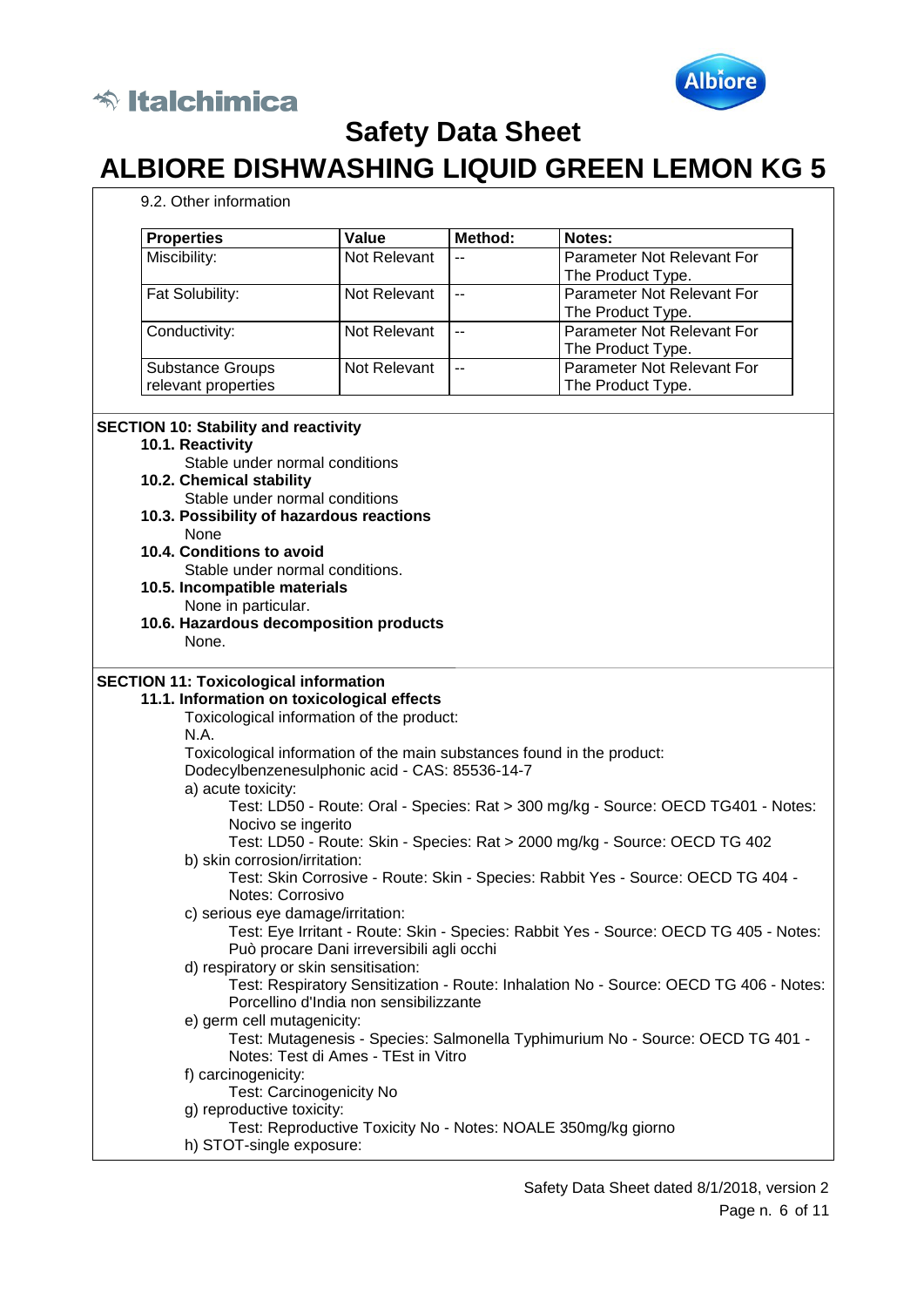



| Test: Skin Sensitization No                                                                                                                                                                                                                                   |
|---------------------------------------------------------------------------------------------------------------------------------------------------------------------------------------------------------------------------------------------------------------|
| i) STOT-repeated exposure:                                                                                                                                                                                                                                    |
| Test: Skin Sensitization No                                                                                                                                                                                                                                   |
| Sodium Laureth Sulfate - CAS: 68891-38-3                                                                                                                                                                                                                      |
| a) acute toxicity:                                                                                                                                                                                                                                            |
| Test: LD50 - Route: Skin - Species: Rat > 2000 mg/kg                                                                                                                                                                                                          |
| Test: LD50 - Route: Oral - Species: Rat 4100 mg/kg                                                                                                                                                                                                            |
| b) skin corrosion/irritation:                                                                                                                                                                                                                                 |
| Test: Skin Irritant - Route: Skin - Species: Rabbit Positive - Notes: PROVA OECD 404<br>Test: Eye Irritant - Route: Skin - Species: Rabbit Positive - Notes: PROVE OECD 405<br>Test: Respiratory Tract Irritant - Route: Inhalation Negative                  |
| d) respiratory or skin sensitisation:<br>Test: Skin Sensitization - Route: Skin Negative - Notes: Organismo - Porcellino d'India                                                                                                                              |
| e) germ cell mutagenicity:                                                                                                                                                                                                                                    |
| Test: Mutagenesis - Species: Generic Bacteria Negative - Notes: OECD 471<br>Test: Mutagenesis - Species: Generic Bacteria Negative - Notes: OECD 476<br>Test: Mutagenesis - Species: Generic Bacteria Negative - Notes: OECD 475<br>g) reproductive toxicity: |
| Test: Reproductive Toxicity - Species: Rat > 300 mg/kg                                                                                                                                                                                                        |
| If not differently specified, the information required in Regulation (EU)2015/830 listed below<br>must be considered as N.A.:                                                                                                                                 |
| a) acute toxicity;                                                                                                                                                                                                                                            |
| b) skin corrosion/irritation;                                                                                                                                                                                                                                 |
| c) serious eye damage/irritation;                                                                                                                                                                                                                             |
| d) respiratory or skin sensitisation;                                                                                                                                                                                                                         |
| e) germ cell mutagenicity;                                                                                                                                                                                                                                    |
| f) carcinogenicity;                                                                                                                                                                                                                                           |
| g) reproductive toxicity;                                                                                                                                                                                                                                     |
| h) STOT-single exposure;                                                                                                                                                                                                                                      |
| i) STOT-repeated exposure;                                                                                                                                                                                                                                    |
| j) aspiration hazard.                                                                                                                                                                                                                                         |
|                                                                                                                                                                                                                                                               |
| <b>SECTION 12: Ecological information</b>                                                                                                                                                                                                                     |
| 12.1. Toxicity                                                                                                                                                                                                                                                |
| Adopt good working practices, so that the product is not released into the environment.<br>Dodecylbenzenesulphonic acid - CAS: 85536-14-7<br>a) Aquatic acute toxicity:                                                                                       |
| Endpoint: LC50 - Species: Fish > 1-10 mg/l - Duration h: 96 - Notes: OECD TG 203 -<br>Prova semistatica   US EPA 1975 Prova statica                                                                                                                           |
| Endpoint: EC50 - Species: Daphnia > 1-10 mg/l - Duration h: 48 - Notes: OECD TG<br>202 - Prova Statica                                                                                                                                                        |
| Endpoint: EC50 - Species: Algae > 10-100 mg/l - Duration h: 72 - Notes: OECD TG<br>201 Prova semistatica                                                                                                                                                      |
| b) Aquatic chronic toxicity:                                                                                                                                                                                                                                  |
| Endpoint: NOEC - Species: Fish > 0.1-1 mg/l - Duration h: 4704 - Notes: Prova a flusso<br>continuo                                                                                                                                                            |
| Endpoint: NOEC - Species: Daphnia > 1-10 mg/l - Duration h: 504 - Notes: Prova a<br>flusso continuo                                                                                                                                                           |
| c) Bacteria toxicity:                                                                                                                                                                                                                                         |
| 51 mg/kg - Duration h: 336 - Notes: EC10 - Test di inibizione di moltiplicazione<br>cromosomica                                                                                                                                                               |
| d) Terrestrial toxicity:                                                                                                                                                                                                                                      |
|                                                                                                                                                                                                                                                               |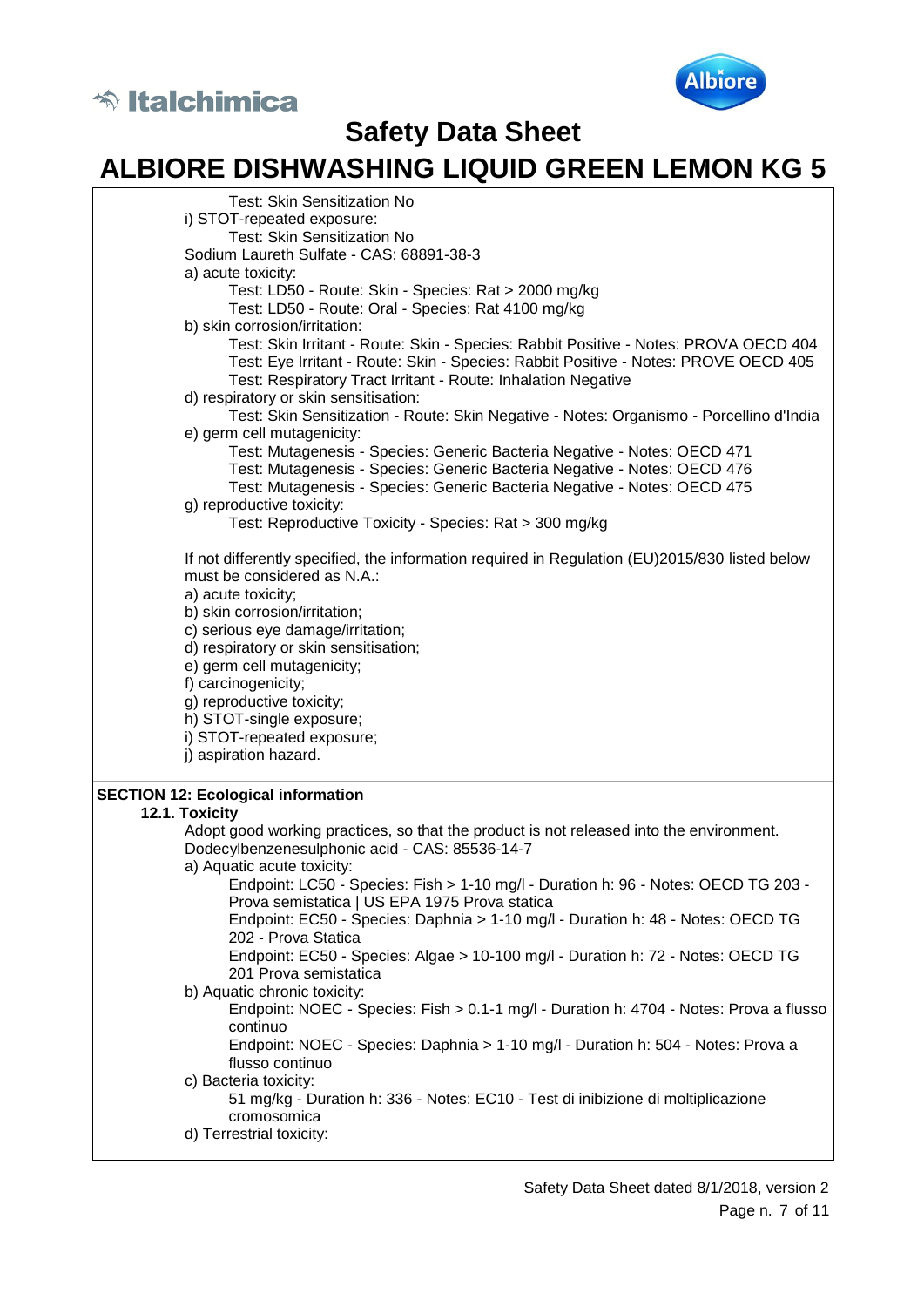



## **ALBIORE DISHWASHING LIQUID GREEN LEMON KG 5**

| Endpoint: LC50 > 1000 mg/kg - Duration h: 336 - Notes: OECD TG 207 - TEst su                                                             |
|------------------------------------------------------------------------------------------------------------------------------------------|
| Eisenia fetica                                                                                                                           |
| e) Plant toxicity:                                                                                                                       |
| Endpoint: EC50 167 mg/kg - Duration h: 504 - Notes: OECD TG 208 - Test su                                                                |
| Sorghum bicolor                                                                                                                          |
| Sodium Laureth Sulfate - CAS: 68891-38-3                                                                                                 |
| a) Aquatic acute toxicity:                                                                                                               |
| Endpoint: EC50 - Species: Daphnia 7.4 mg/l - Duration h: 48                                                                              |
| Species: Algae 27.7 mg/l - Duration h: 72 - Notes: ErC50 Tasso di crescita<br>Endpoint: LC50 - Species: Fish 7.1 mg/l - Duration h: 96   |
| Endpoint: NOEC - Species: Daphnia 1.2 mg/l - Duration h: 504                                                                             |
| Endpoint: NOEC - Species: Fish 1 mg/l - Duration h: 1080                                                                                 |
| c) Bacteria toxicity:                                                                                                                    |
| > 10 g/kg - Duration h: 16 - Notes: EC10                                                                                                 |
| 12.2. Persistence and degradability                                                                                                      |
| N.A.                                                                                                                                     |
| 12.3. Bioaccumulative potential                                                                                                          |
| N.A.                                                                                                                                     |
| 12.4. Mobility in soil                                                                                                                   |
| N.A.                                                                                                                                     |
| 12.5. Results of PBT and vPvB assessment                                                                                                 |
| vPvB Substances: None - PBT Substances: None                                                                                             |
| 12.6. Other adverse effects                                                                                                              |
| None                                                                                                                                     |
|                                                                                                                                          |
| 13.1. Waste treatment methods<br>Recover if possible. In so doing, comply with the local and national regulations currently in<br>force. |
| <b>SECTION 14: Transport information</b>                                                                                                 |
|                                                                                                                                          |
|                                                                                                                                          |
|                                                                                                                                          |
|                                                                                                                                          |
| 14.1. UN number                                                                                                                          |
| Not classified as dangerous in the meaning of transport regulations.                                                                     |
| 14.2. UN proper shipping name                                                                                                            |
| N.A.                                                                                                                                     |
| 14.3. Transport hazard class(es)                                                                                                         |
| N.A.                                                                                                                                     |
| 14.4. Packing group                                                                                                                      |
| N.A.                                                                                                                                     |
| 14.5. Environmental hazards                                                                                                              |
| <b>ADR-Enviromental Pollutant:</b><br>No                                                                                                 |
| IMDG-Marine pollutant:<br>No                                                                                                             |
| 14.6. Special precautions for user                                                                                                       |
| N.A.                                                                                                                                     |
| 14.7. Transport in bulk according to Annex II of Marpol and the IBC Code                                                                 |
| N.A.                                                                                                                                     |
|                                                                                                                                          |
| <b>SECTION 15: Regulatory information</b>                                                                                                |

15.1. Safety, health and environmental regulations/legislation specific for the substance or mixture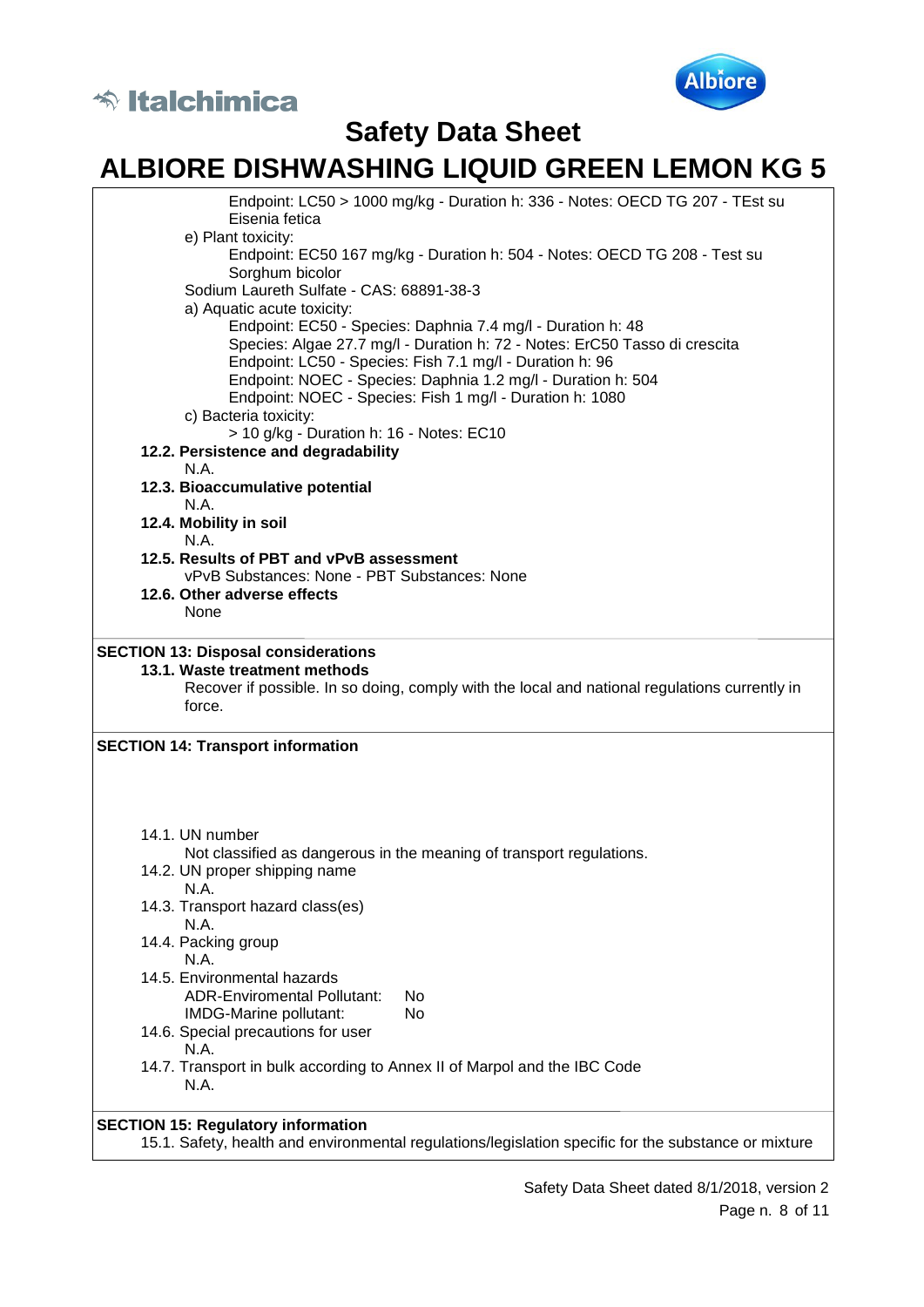



| Dir. 98/24/EC (Risks related to chemical agents at work)                   |            |                                                                                                    |
|----------------------------------------------------------------------------|------------|----------------------------------------------------------------------------------------------------|
| Dir. 2000/39/EC (Occupational exposure limit values)                       |            |                                                                                                    |
| Regulation (EC) n. 1907/2006 (REACH)                                       |            |                                                                                                    |
| Regulation (EC) n. 1272/2008 (CLP)                                         |            |                                                                                                    |
|                                                                            |            | Regulation (EC) n. 790/2009 (ATP 1 CLP) and (EU) n. 758/2013                                       |
| Regulation (EU) 2015/830                                                   |            |                                                                                                    |
| Regulation (EU) n. 286/2011 (ATP 2 CLP)                                    |            |                                                                                                    |
| Regulation (EU) n. 618/2012 (ATP 3 CLP)                                    |            |                                                                                                    |
| Regulation (EU) n. 487/2013 (ATP 4 CLP)                                    |            |                                                                                                    |
| Regulation (EU) n. 944/2013 (ATP 5 CLP)                                    |            |                                                                                                    |
| Regulation (EU) n. 605/2014 (ATP 6 CLP)                                    |            |                                                                                                    |
| Regulation (EU) n. 2015/1221 (ATP 7 CLP)                                   |            |                                                                                                    |
| Regulation (EU) n. 2016/918 (ATP 8 CLP)                                    |            |                                                                                                    |
| Regulation (EU) n. 2016/1179 (ATP 9 CLP)                                   |            |                                                                                                    |
|                                                                            |            | Restrictions related to the product or the substances contained according to Annex XVII Regulation |
| (EC) 1907/2006 (REACH) and subsequent modifications:                       |            |                                                                                                    |
| Restrictions related to the product:                                       |            |                                                                                                    |
| <b>Restriction 3</b>                                                       |            |                                                                                                    |
| <b>Restriction 40</b><br>Restrictions related to the substances contained: |            |                                                                                                    |
| No restriction.                                                            |            |                                                                                                    |
| Pronto all'Uso                                                             |            |                                                                                                    |
| Volatile Organic compounds - VOCs = 0.00 %                                 |            |                                                                                                    |
| Volatile Organic compounds - VOCs = 0.00 g/Kg                              |            |                                                                                                    |
| Volatile Organic compounds - VOCs = 0.00 g/l                               |            |                                                                                                    |
| Volatile CMR substances = 0.00 %                                           |            |                                                                                                    |
| Halogenated VOCs which are assigned the risk phrase R40 = $0.00\%$         |            |                                                                                                    |
| Organic Carbon - $C = 0.00$                                                |            |                                                                                                    |
| Where applicable, refer to the following regulatory provisions :           |            |                                                                                                    |
| Directive 2012/18/EU (Seveso III)                                          |            |                                                                                                    |
| Regulation (EC) nr 648/2004 (detergents).                                  |            |                                                                                                    |
| Dir. 2004/42/EC (VOC directive)                                            |            |                                                                                                    |
|                                                                            |            |                                                                                                    |
| Provisions related to directive EU 2012/18 (Seveso III):                   |            |                                                                                                    |
| Seveso III category according to Annex 1, part 1                           |            |                                                                                                    |
| None                                                                       |            |                                                                                                    |
|                                                                            |            |                                                                                                    |
| 15.2. Chemical safety assessment                                           |            |                                                                                                    |
|                                                                            |            | No Chemical Safety Assessment has been carried out for the mixture.                                |
|                                                                            |            |                                                                                                    |
| <b>SECTION 16: Other information</b>                                       |            |                                                                                                    |
| Full text of phrases referred to in Section 3:                             |            |                                                                                                    |
| H302 Harmful if swallowed.                                                 |            |                                                                                                    |
| H314 Causes severe skin burns and eye damage.                              |            |                                                                                                    |
| H315 Causes skin irritation.                                               |            |                                                                                                    |
| H412 Harmful to aquatic life with long lasting effects.                    |            |                                                                                                    |
| H318 Causes serious eye damage.                                            |            |                                                                                                    |
|                                                                            |            |                                                                                                    |
| <b>Hazard class and</b>                                                    | Code       | <b>Description</b>                                                                                 |
| hazard category                                                            |            |                                                                                                    |
| Acute Tox. 4                                                               | 3.1/4/Oral | Acute toxicity (oral), Category 4                                                                  |
| Skin Corr. 1A                                                              | 3.2/1A     | Skin corrosion, Category 1A                                                                        |
| Skin Corr. 1B                                                              | 3.2/1B     | Skin corrosion, Category 1B                                                                        |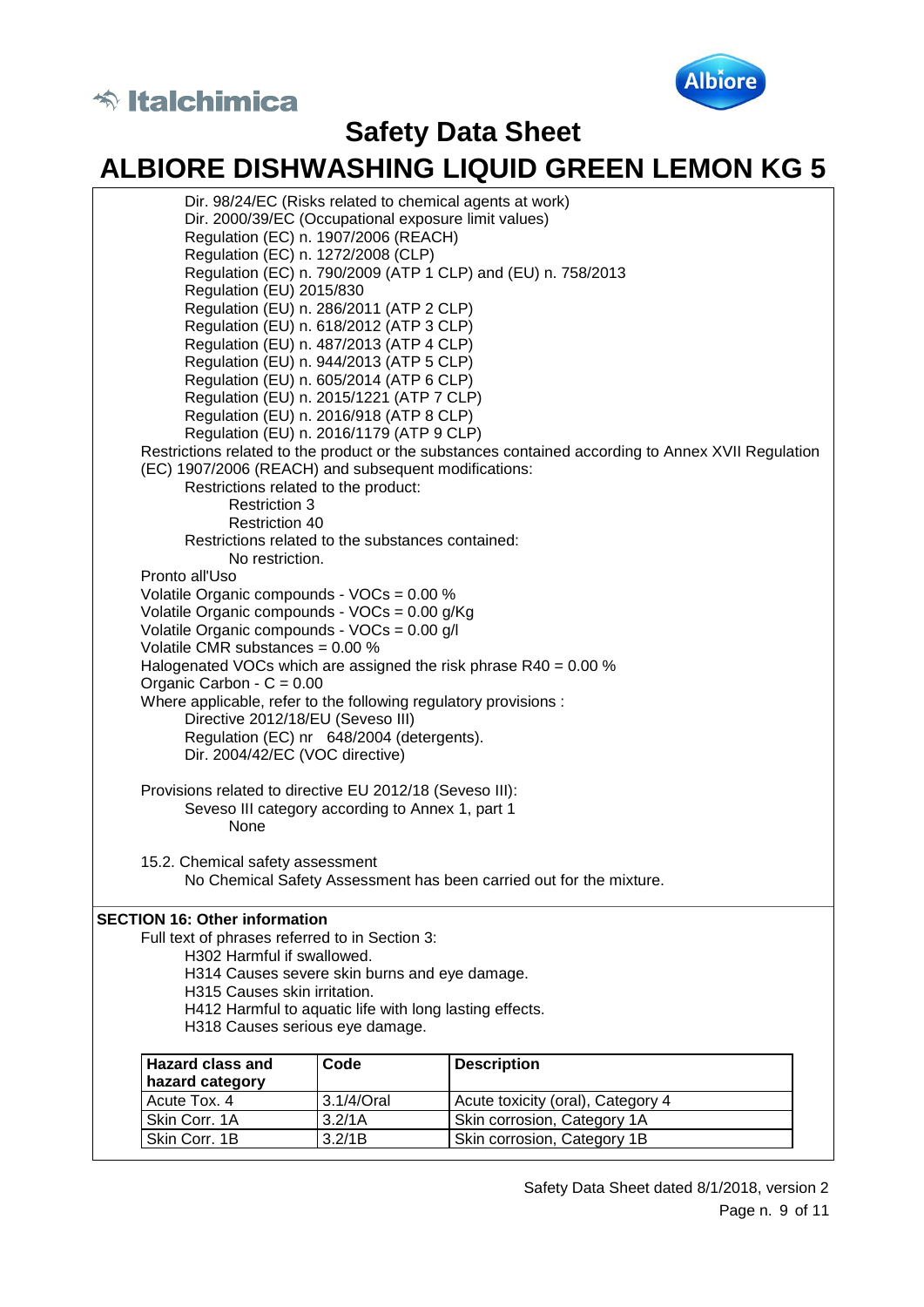



| Skin Irrit. 2               | 3.2/2                                                                     |                           | Skin irritation, Category 2                                                                            |  |
|-----------------------------|---------------------------------------------------------------------------|---------------------------|--------------------------------------------------------------------------------------------------------|--|
| Eye Dam. 1                  | 3.3/1                                                                     |                           | Serious eye damage, Category 1                                                                         |  |
| Eye Irrit. 2                | 3.3/2                                                                     |                           | Eye irritation, Category 2                                                                             |  |
| Aquatic Chronic 3           | 4.1/C3                                                                    |                           | Chronic (long term) aquatic hazard, category 3                                                         |  |
| (EC) 1272/2008 [CLP]:       |                                                                           |                           | Classification and procedure used to derive the classification for mixtures according to Regulation    |  |
| 1272/2008                   | <b>Classification according to Regulation (EC) Nr.</b>                    |                           | <b>Classification procedure</b>                                                                        |  |
| Eye Irrit. 2, H319          |                                                                           |                           | OECD TEST No. 438                                                                                      |  |
|                             |                                                                           |                           | This document was prepared by a competent person who has received appropriate training.                |  |
| Main bibliographic sources: |                                                                           |                           |                                                                                                        |  |
|                             |                                                                           |                           | ECDIN - Environmental Chemicals Data and Information Network - Joint Research Centre,                  |  |
|                             | Commission of the European Communities                                    |                           |                                                                                                        |  |
|                             |                                                                           |                           | SAX's DANGEROUS PROPERTIES OF INDUSTRIAL MATERIALS - Eight Edition - Van                               |  |
|                             | <b>Nostrand Reinold</b>                                                   |                           |                                                                                                        |  |
|                             |                                                                           |                           | The information contained herein is based on our state of knowledge at the above-specified date. It    |  |
|                             |                                                                           |                           | refers solely to the product indicated and constitutes no guarantee of particular quality.             |  |
|                             |                                                                           |                           | It is the duty of the user to ensure that this information is appropriate and complete with respect to |  |
| the specific use intended.  |                                                                           |                           |                                                                                                        |  |
|                             | This MSDS cancels and replaces any preceding release.                     |                           |                                                                                                        |  |
| ADR:                        |                                                                           |                           | European Agreement concerning the International Carriage of                                            |  |
|                             | Dangerous Goods by Road.                                                  |                           |                                                                                                        |  |
| CAS:                        |                                                                           |                           | Chemical Abstracts Service (division of the American Chemical                                          |  |
|                             | Society).                                                                 |                           |                                                                                                        |  |
| CLP:                        | Classification, Labeling, Packaging.                                      |                           |                                                                                                        |  |
| DNEL:                       | Derived No Effect Level.                                                  |                           |                                                                                                        |  |
| EINECS:                     |                                                                           |                           | European Inventory of Existing Commercial Chemical Substances.                                         |  |
| GefStoffVO:                 | Ordinance on Hazardous Substances, Germany.                               |                           |                                                                                                        |  |
| GHS:                        |                                                                           |                           | Globally Harmonized System of Classification and Labeling of                                           |  |
|                             | Chemicals.                                                                |                           |                                                                                                        |  |
| IATA:                       | International Air Transport Association.                                  |                           |                                                                                                        |  |
| IATA-DGR:                   |                                                                           |                           | Dangerous Goods Regulation by the "International Air Transport                                         |  |
|                             | Association" (IATA).                                                      |                           |                                                                                                        |  |
| ICAO:                       | International Civil Aviation Organization.                                |                           |                                                                                                        |  |
| ICAO-TI:                    | Technical Instructions by the "International Civil Aviation Organization" |                           |                                                                                                        |  |
|                             | (ICAO).                                                                   |                           |                                                                                                        |  |
| IMDG:                       | International Maritime Code for Dangerous Goods.                          |                           |                                                                                                        |  |
| INCI:                       | International Nomenclature of Cosmetic Ingredients.                       |                           |                                                                                                        |  |
| KSt:                        | Explosion coefficient.                                                    |                           |                                                                                                        |  |
| LC50:                       | Lethal concentration, for 50 percent of test population.                  |                           |                                                                                                        |  |
| LD50:                       | Lethal dose, for 50 percent of test population.                           |                           |                                                                                                        |  |
| PNEC:                       | Predicted No Effect Concentration.                                        |                           |                                                                                                        |  |
| RID:                        |                                                                           |                           | Regulation Concerning the International Transport of Dangerous Goods                                   |  |
|                             | by Rail.                                                                  |                           |                                                                                                        |  |
| STEL:                       | Short Term Exposure limit.                                                |                           |                                                                                                        |  |
| STOT:                       | Specific Target Organ Toxicity.                                           |                           |                                                                                                        |  |
| TLV:                        |                                                                           |                           |                                                                                                        |  |
| TWA:                        | Time-weighted average                                                     | Threshold Limiting Value. |                                                                                                        |  |
|                             |                                                                           |                           |                                                                                                        |  |
| WGK:                        | German Water Hazard Class.                                                |                           |                                                                                                        |  |